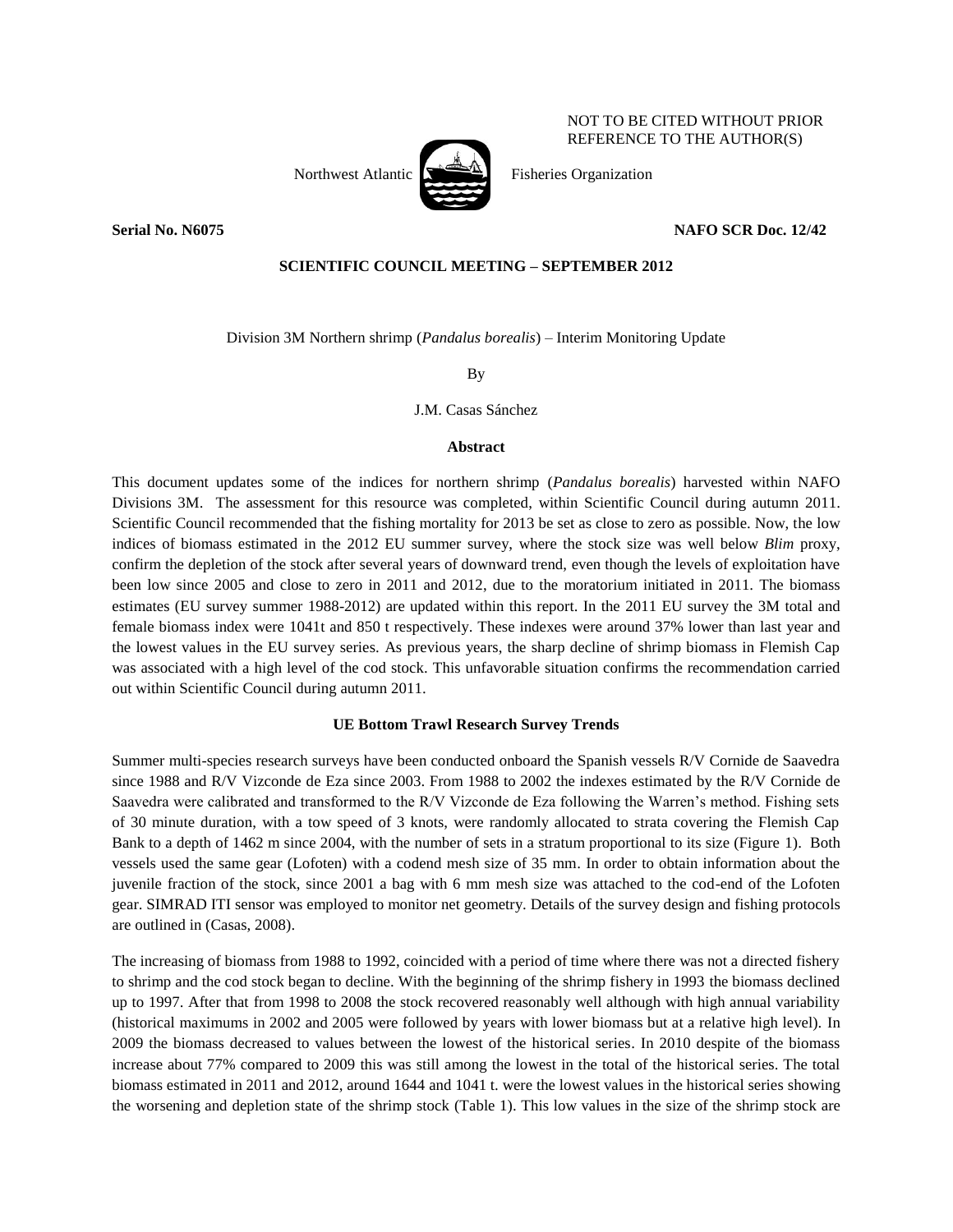likely associated to the increase of the cod stock experimented in the last years (Figure 2) and they remain well below *Blim* proxy (Figure 3).

As in previous years the youngest specimens (age 1) didn't appear in the catches and the abundance at age 2 were weakly presents suggesting the absence of any strong year classes since 2003. (Figure 4)

Considering the abundance at age 2 as indicator of recruitment, the number of shrimp of two years old in the survey and from juvenile bag (Figure 5) were estimated and the index average-weighed. Since 2005, both indices showed low values indicating the sequence in recent years of weak year classes. In 2012 survey this decreasing trend continues and confirms the weakness of the last recruitments.

### **Fishery and Management**

### *Catch trends*

The fishery for northern shrimp at Flemish Cap began in the spring of 1993 and has since continued with estimated annual catches (as estimated by STACFIS, Table 3 and Figure 6) of approximately 26000 t to 48000 t in the years 1993 through 1996. After 1996 the catches were lower and rising slowly from 26000 t in 1997 to 53000 t in 2000 and 2001. There was 50000 t taken in 2002. The catch increased in 2003, reaching the highest value in the catches series (64000t), declining in the following years to about 1766 in 2010. In 2011 and 2012 following the NAFO SC recommendation no effort was directed to shrimp fishery in Flemish Cap and removals to September 2012 have not been recorded.

#### *Exploitation rate*

Considering the Exploitation rate estimated as nominal catches divided by the EU survey biomass index of the same year (Figure 7 and Table 4), this was high in the years 1994-1997 when biomass was generally lower. In the years 1998-2004 the catch rate has been rather stable at a lower level. From 2005 to 2008 despite the exploitation rate remained stable at relative low values (between 1.9-1.5), the UE survey indexes estimated decreased year after year. This trend continued in the recent years despite the moratorium established on 3M shrimp stock in 2011. In October 2011 Scientific Council notes that there are indications of factors other than fishery that may be involved in the current decline of the stock.

### *Effort and TAC regulation*

During 2011 meeting, Scientific Council (NAFO 2011) noted the stock was at lowest level in the time series; bellow *Blim* and remaining in a state of impaired recruitment. Therefore, Scientific Council recommended that fishing mortality for 2013 be set as close to zero as possible.

In the light of new information from EU Survey summer in 2012, the stock remains at lowest level in the time series and continues in the collapse zone. Also the recovery of the cod stock in recent years (with values of biomass in 2012 next to the historical maximums in the time series), coinciding with the decline of shrimp stock and the very low values of the exploitation level in 2011 and 2012, due to the moratorium, suggest that this drastic decline of the shrimp biomass is caused by the increasing of the natural mortality linked to predation by cod rather than fishing mortality.

#### **Conclusions**

The low values of the Total and Female biomass indexes in 2009 continued in 2010 and well bellow the Blim proxy in 2011 and 2012, confirming the strong decrease of this stock caused by the weak recruitments in the last eight years and the increase of cod stock, one of their most important predators.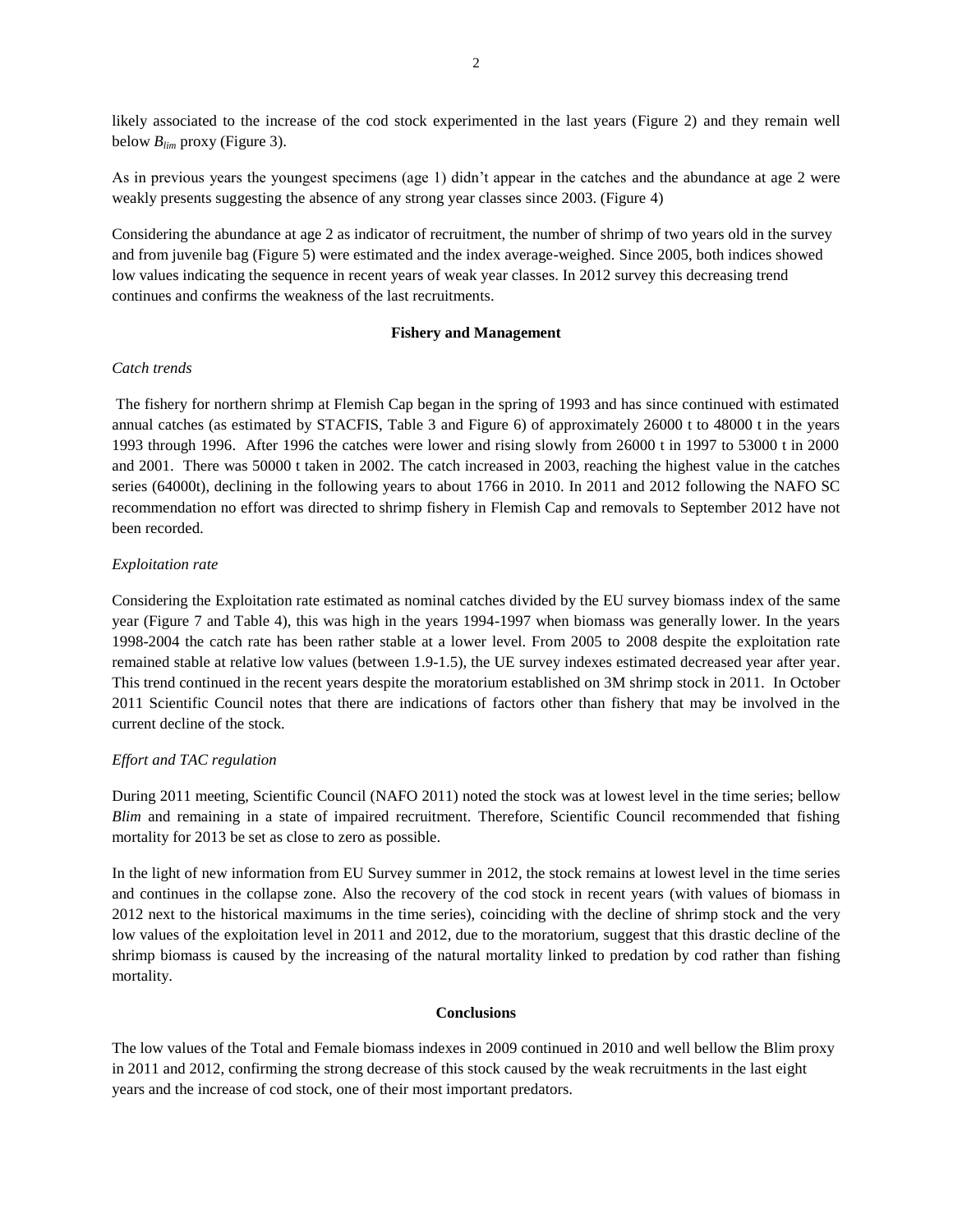Based on the information available in October 2011 Scientific Council recommended that the fishing mortality for 2012 was set as close to zero as possible. The new and unfavourable information from EU Survey summer in 2012, confirms the recommendation carried out within Scientific Council during autumn 2011 according to which the fishing mortality for 2012 and 2013 should be as close to zero as possible .

## **References**

Casas, J. M. 2008. Northern Shrimp (Pandalus borealis) on Flemish Cap Surveys 2007. NAFO SCR Doc.08/ 68, Serial No.N5600

NAFO. 2011. Scientific Council Meeting, 19-26 October, 2011.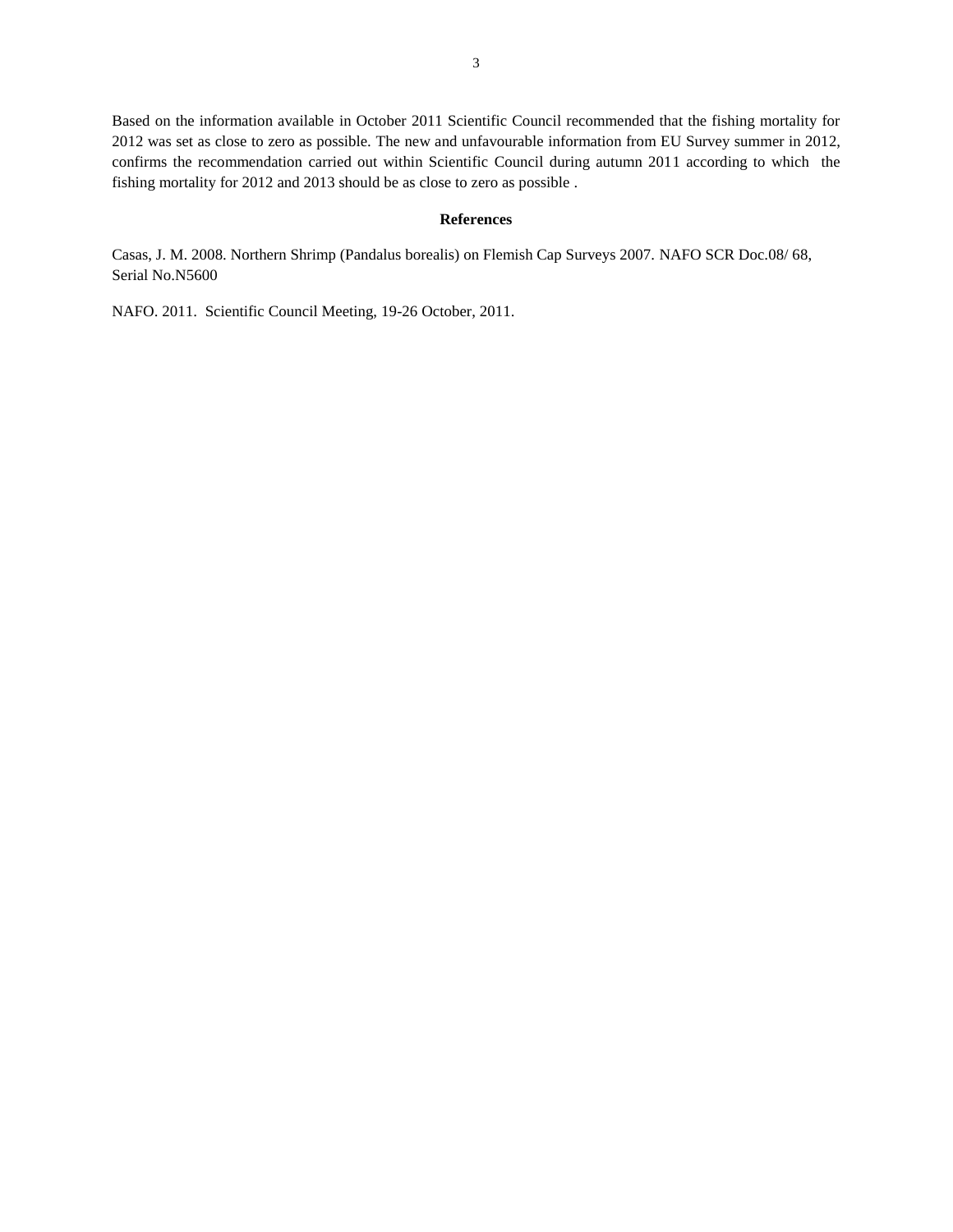| Year              | <b>Total Biomass</b> | Female         | <b>Valid Sets</b> |  |  |  |  |
|-------------------|----------------------|----------------|-------------------|--|--|--|--|
|                   | (tons)               | Biomass (tons) | Number*           |  |  |  |  |
| 1988              | 5615                 | 4525           | 115               |  |  |  |  |
| 1989              | 2252                 | 1359           | 116               |  |  |  |  |
| 1990              | 3405                 | 1363           | 113               |  |  |  |  |
| 1991              | 11352                | 6365           | 117               |  |  |  |  |
| 1992              | 24508                | 15472          | 117               |  |  |  |  |
| 1993              | 11673                | 6923           | 101               |  |  |  |  |
| 1994 <sup>1</sup> | 3879                 | 2945           | 116               |  |  |  |  |
| 1995              | 7276                 | 4857           | 121               |  |  |  |  |
| 1996              | 10461                | 5132           | 117               |  |  |  |  |
| 1997              | 7449                 | 4885           | 117               |  |  |  |  |
| $1998^2$          | 39367                | 11444          | 119               |  |  |  |  |
| 1999              | 24692                | 13669          | 117               |  |  |  |  |
| 2000              | 19003                | 10172          | 120               |  |  |  |  |
| 2001              | 27204                | 13336          | 120               |  |  |  |  |
| 2002              | 36510                | 17091          | 120               |  |  |  |  |
| 2003              | 21087                | 11589          | 177               |  |  |  |  |
| 2004              | 20182                | 12081          | 177               |  |  |  |  |
| 2005              | 30675                | 14381          | 176               |  |  |  |  |
| 2006              | 16235                | 11477          | 179               |  |  |  |  |
| 2007              | 17046                | 12843          | 176               |  |  |  |  |
| 2008              | 11092                | 8630           | 166               |  |  |  |  |
| 2009              | 2797                 | 1764           | 178               |  |  |  |  |
| 2010              | 4894                 | 3819           | 153               |  |  |  |  |
| 2011              | 1643                 | 1231           | 126               |  |  |  |  |
| 2012              | 1041                 | 806            | 174               |  |  |  |  |
|                   |                      |                |                   |  |  |  |  |

Table 1. Total and Female Biomass (tons) of shrimp estimated by swept area method in the years 1988-2012 on EU Flemish Cap surveys.

\*Since 2003 the area surveyed and strata number increased up to depths from 740 to 1450 m. increasing proportionally the number of sets.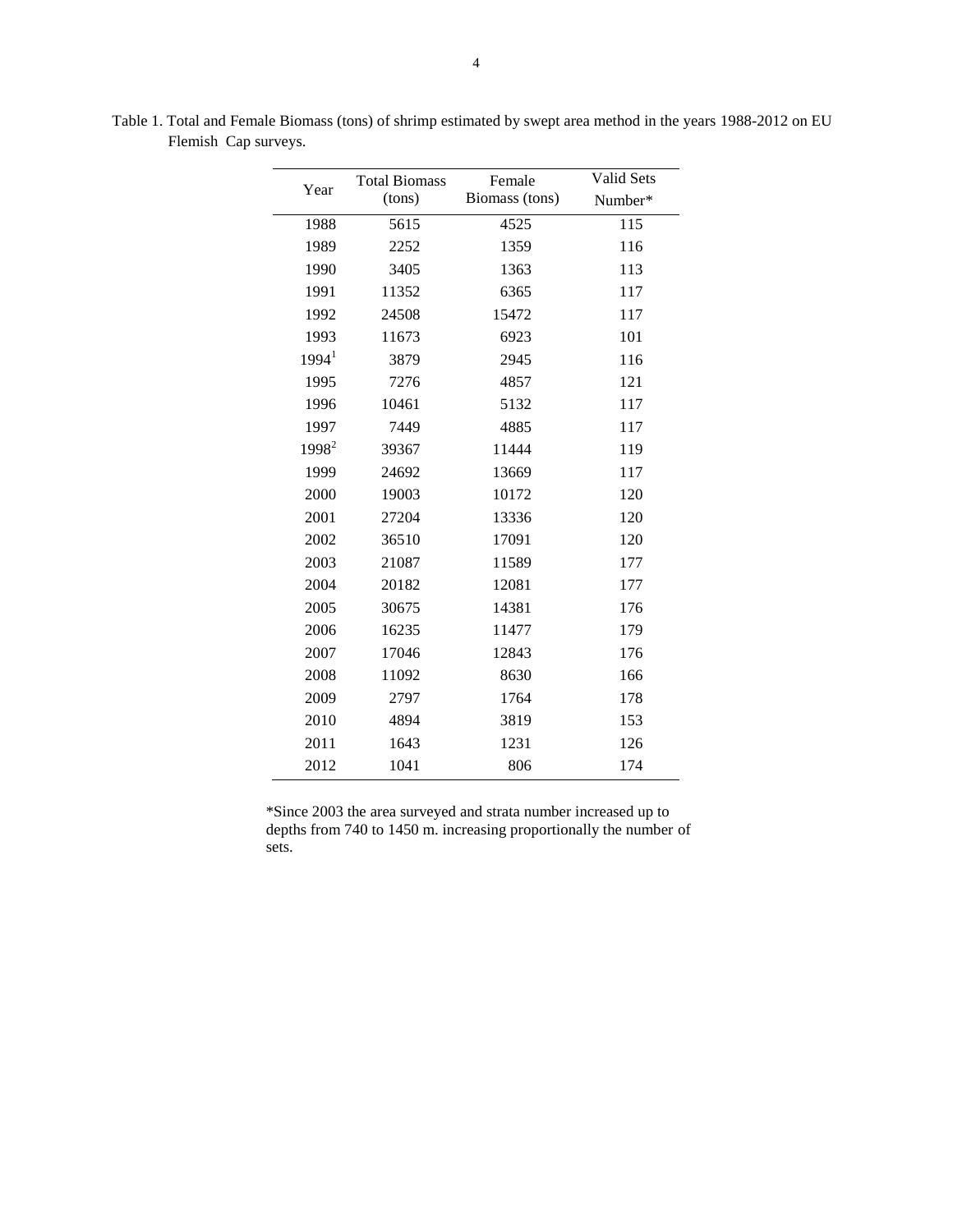Table 2. Total shrimp biomass estimated by strata (tons) in the years 1988-2012 from EU Flemish Cap surveys. Between 1988 and 2002 data were transformed by Warren's method. *(cells with 0 values corresponding to strata with biomass lower than 0.5 t; empty cells corresponding to strata with biomass = 0 t.)*

| estratos | brazas 1988 1989 1990 1991 1992 1993 1994 1995 1996 1997 1998 1999 2000 2001 2002 2003 2004 2005 2006 2007 2008 2009 2010 2012 |     |    |    |     |                |                                                                                                           |    |         |        |    |     |                      |    |                                         |         |    |                    |                                                                     |         |          |                                                                             |                 |                |                |                  |
|----------|--------------------------------------------------------------------------------------------------------------------------------|-----|----|----|-----|----------------|-----------------------------------------------------------------------------------------------------------|----|---------|--------|----|-----|----------------------|----|-----------------------------------------|---------|----|--------------------|---------------------------------------------------------------------|---------|----------|-----------------------------------------------------------------------------|-----------------|----------------|----------------|------------------|
|          | 70-80                                                                                                                          |     |    |    |     |                |                                                                                                           |    |         |        |    |     |                      |    |                                         |         |    |                    |                                                                     |         | $\Omega$ |                                                                             |                 |                |                | 198              |
| 2        | 81-100                                                                                                                         |     |    |    |     |                |                                                                                                           |    |         |        |    | 175 |                      |    |                                         |         |    | 69 112 690 217 193 |                                                                     | 8       | 50       | $\theta$                                                                    | 0               |                | $\Omega$       |                  |
| 3        | 101-140                                                                                                                        |     |    |    | 10  |                |                                                                                                           |    |         | 148    | 39 |     |                      |    |                                         |         |    |                    | 639 450 1486 2169 5527 1817 2107 1207 477                           |         | 20       | 11                                                                          |                 | 21             |                | 0                |
| 4        | 101-140                                                                                                                        |     |    |    |     |                |                                                                                                           |    |         |        |    |     |                      |    |                                         |         |    |                    | 239 596 306 1099 1942 637 785 2739 1195                             |         | 11       | -1                                                                          | 3               | 15             | $\overline{0}$ |                  |
| 5        | $101 - 140$                                                                                                                    |     |    |    |     | 8              |                                                                                                           |    |         | 26     |    |     |                      |    |                                         |         |    |                    | 110 1107 1948 2135 2782 2445 3780 867 847 664                       |         | 558      | 11                                                                          | 28              | 21             |                |                  |
| 6        | 101-140                                                                                                                        |     |    |    | 32  | $\overline{2}$ | 5                                                                                                         |    |         | 20 422 |    |     |                      |    |                                         |         |    |                    | 161 2915 1142 657 2112 2951 1667 1250 1080 299                      |         | 462      | 23                                                                          |                 | 43             | $\Omega$       |                  |
|          |                                                                                                                                |     |    |    |     |                |                                                                                                           |    |         |        |    |     |                      |    |                                         |         |    |                    |                                                                     |         |          |                                                                             |                 |                |                |                  |
| 7        | 141-200                                                                                                                        |     |    |    |     |                | 30 400 1265 3763 2704 117                                                                                 |    |         |        |    |     |                      |    |                                         |         |    |                    | 506 1336 988 4056 3072 2213 3006 4632 1521 3108 3202 1370 1642 468  |         |          |                                                                             |                 | 32 495         | 8              | 46               |
| 8        | 141-200                                                                                                                        |     |    |    |     |                | 88 248 1662 826                                                                                           |    |         |        |    |     |                      |    |                                         |         |    |                    |                                                                     |         |          | 4 248 676 393 2402 2507 1140 2900 4257 1110 2043 5747 3084 709 1938 308 326 |                 |                | 6              | 31               |
| 9        | 141-200 133                                                                                                                    |     | 69 | 35 |     |                | 135                                                                                                       |    |         |        |    |     |                      |    |                                         |         |    |                    | 613 459 412 3981 1139 1110 1483 1754 819 673 808 1435 1277 1159     |         |          |                                                                             |                 | 48 235         | 31             | 21               |
| 10       | 141-200                                                                                                                        | 275 |    |    |     |                | 75 321 2103 3235 1778                                                                                     |    |         |        |    |     |                      |    |                                         |         |    |                    | 752 1315 1148 1099 7186 4052 2771 3760 3748 4685 2489 2935 614 3248 |         |          | 671                                                                         | 154 467         |                | 58             | 31               |
| 11       | 141-200 263                                                                                                                    |     |    |    |     |                | 148 1144 4096 1335 447 650 1235 1018 6049 3017 3005 4091 3460 3003 2350 2728 1086 2878 368 174 712        |    |         |        |    |     |                      |    |                                         |         |    |                    |                                                                     |         |          |                                                                             |                 |                | -16            | 64               |
|          |                                                                                                                                |     |    |    |     |                |                                                                                                           |    |         |        |    |     |                      |    |                                         |         |    |                    |                                                                     |         |          |                                                                             |                 |                |                |                  |
| 12       | 201-300 2170 505 512 2361 4654 2115 636 1201 1295 1195 2042 2127 1082 845 1468 378 1222 1980 1524 1965 1585 569 1060 242       |     |    |    |     |                |                                                                                                           |    |         |        |    |     |                      |    |                                         |         |    |                    |                                                                     |         |          |                                                                             |                 |                |                | -208             |
| 13       | 201-300                                                                                                                        |     | 66 | 64 | -89 |                | 38 136                                                                                                    |    |         |        |    |     | 28 687 554 1580 1465 | 43 |                                         | 620 217 | 23 |                    |                                                                     |         |          | 230 903 691 373 1080 149                                                    |                 |                | 80 56          | 67               |
| 14       | 201-300 618 375                                                                                                                |     |    |    |     | 623 995 2543   |                                                                                                           |    |         |        |    |     |                      |    | 679 792 1076 426 3034 1717 689 843 2014 |         |    |                    |                                                                     |         |          | 303 726 2750 923 1481 1593 215 305 460                                      |                 |                |                | 79               |
| 15       | 201-300 963                                                                                                                    |     |    |    |     |                | 451 855 2004 3605 2292 1078 1370 1278 478 2575 1156 1753 837 1108 483 993 1374 1539 1597 1944 649 824 407 |    |         |        |    |     |                      |    |                                         |         |    |                    |                                                                     |         |          |                                                                             |                 |                |                | 133              |
|          |                                                                                                                                |     |    |    |     |                |                                                                                                           |    |         |        |    |     |                      |    |                                         |         |    |                    |                                                                     |         |          |                                                                             |                 |                |                |                  |
| 16       | 301-400 777                                                                                                                    |     |    |    |     |                | 253 355 179 420 139                                                                                       | 49 |         |        |    |     |                      |    | 57 237 168 515 172 464 375 506          |         |    |                    | 92 696 1587 840 526                                                 |         |          |                                                                             | 108 145 188 208 |                |                | 115              |
| 17       | 301-400                                                                                                                        |     |    |    |     |                | 35                                                                                                        |    |         |        |    |     |                      |    |                                         | 3       |    |                    |                                                                     | 10 196  | 56       | 33                                                                          | 2               |                | 8              | $\boldsymbol{0}$ |
| 18       | 301-400                                                                                                                        |     |    |    |     |                | 175                                                                                                       |    |         | 43     | 9  |     |                      | 6  |                                         | 44      |    | 42                 |                                                                     | 56 115  | 8        | 10                                                                          | 3               | 20             | 9              | $\theta$         |
| 19       | 301-400 134 359                                                                                                                |     |    |    |     | 792 388        |                                                                                                           |    | 118 467 |        |    |     |                      |    | 397 404 887 109 121 229                 | 311     |    | 61 366             |                                                                     | 530 173 | 187      |                                                                             | 61 278          |                | 77 172         | 35               |
|          |                                                                                                                                |     |    |    |     |                |                                                                                                           |    |         |        |    |     |                      |    |                                         |         |    |                    |                                                                     |         |          |                                                                             |                 |                |                |                  |
| 20       | 401-500                                                                                                                        |     |    |    |     |                |                                                                                                           |    |         |        |    |     |                      |    |                                         |         |    | 6                  | 353<br>$\overline{2}$                                               | 29      | 20       | 5                                                                           | -1              | $\Omega$       | 39             | 0                |
| 21       | 501-600                                                                                                                        |     |    |    |     |                |                                                                                                           |    |         |        |    |     |                      |    |                                         |         |    |                    |                                                                     |         |          |                                                                             |                 |                | $\Omega$       |                  |
| 24       | 401-500                                                                                                                        |     |    |    |     |                |                                                                                                           |    |         |        |    |     |                      |    |                                         |         |    |                    |                                                                     |         |          |                                                                             |                 |                | $\Omega$       |                  |
| 25<br>28 | 501-600                                                                                                                        |     |    |    |     |                |                                                                                                           |    |         |        |    |     |                      |    |                                         |         |    |                    |                                                                     |         |          | 71                                                                          | 26              |                | 11             |                  |
|          | 401-500                                                                                                                        |     |    |    |     |                |                                                                                                           |    |         |        |    |     |                      |    |                                         |         |    |                    | 52 138 175                                                          |         | 54       |                                                                             |                 |                |                |                  |
| 29       | 501-600                                                                                                                        |     |    |    |     |                |                                                                                                           |    |         |        |    |     |                      |    |                                         |         |    |                    |                                                                     |         |          |                                                                             |                 |                |                |                  |
| 30       | 601-700                                                                                                                        |     |    |    |     |                |                                                                                                           |    |         |        |    |     |                      |    |                                         |         |    |                    |                                                                     |         |          |                                                                             |                 | $\overline{0}$ |                |                  |
| 31       | 601-700                                                                                                                        |     |    |    |     |                |                                                                                                           |    |         |        |    |     |                      |    |                                         |         |    |                    |                                                                     |         |          |                                                                             |                 |                |                | 0                |
| 32       | 501-600                                                                                                                        |     |    |    |     |                |                                                                                                           |    |         |        |    |     |                      |    |                                         |         |    |                    |                                                                     |         |          |                                                                             |                 | $\Omega$       |                |                  |
| 33       | 401-500                                                                                                                        |     |    |    |     |                |                                                                                                           |    |         |        |    |     |                      |    |                                         |         |    |                    | 6                                                                   |         |          |                                                                             | 7               |                |                |                  |
| 34       | 501-600                                                                                                                        |     |    |    |     |                |                                                                                                           |    |         |        |    |     |                      |    |                                         |         |    |                    | 12                                                                  |         |          |                                                                             |                 | $\theta$       |                | $\boldsymbol{0}$ |

|  | / waiten's method. (ceus wim o values corresponaing to straia wim olomass tower man 0.5 t, empty ceus corresponaing to straia wim olomass = 0 t. |  |  |
|--|--------------------------------------------------------------------------------------------------------------------------------------------------|--|--|
|  |                                                                                                                                                  |  |  |

codend mesh-size 40 mm

 $2^2$  codend mesh-size 25 mm liner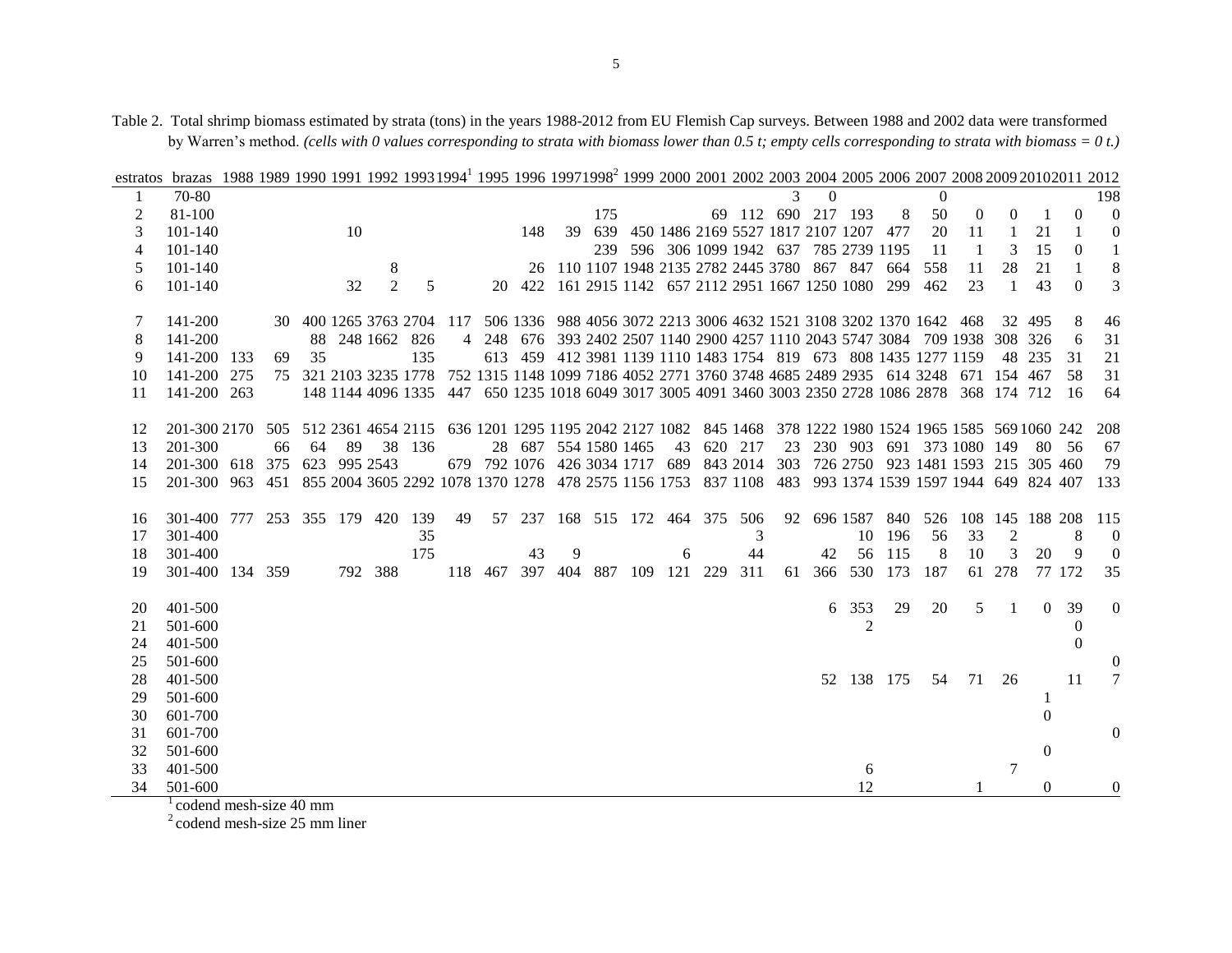| <b>Nation</b>            | 1993  | 1994  | 1995        | 1996  | 1997              | 1998     | 1999                | 2000                 | 2001               | 2002                 | 2003                          | 2004                 | 2005                | 2006                 | 2007                        | 2008           | 2009                | 2010       | 2011*        | 2012*          |
|--------------------------|-------|-------|-------------|-------|-------------------|----------|---------------------|----------------------|--------------------|----------------------|-------------------------------|----------------------|---------------------|----------------------|-----------------------------|----------------|---------------------|------------|--------------|----------------|
| Canada                   | 3724  | 1041  | 970         | 906   | 807               | 484      | 490 $^2$            | $618^{2}$            | 295                | 16                   |                               |                      |                     | $10^{-1}$            |                             |                |                     |            |              |                |
| Cuba                     |       |       |             |       |                   |          | 119                 | 46                   | 1037               | 1537                 | 1462                          | 969                  | 964                 | 1126                 | 446                         | 11             |                     |            |              |                |
| EU/Estonia               |       | 1081  | 2092        | 1900  | 3240              | 5694     | 10835               | $13256$ <sup>2</sup> | 9851               | $14215$ <sup>2</sup> | 12851                         | $13444^{\mathrm{T}}$ | 12009               |                      | $8466^2$ 10607 <sup>2</sup> | $10255$ $^{2}$ | $2152^2$            | $266^{2}$  |              |                |
| <b>EU/Denmark</b>        | 800   | 400   | 200         |       |                   | 437      | 235                 |                      | 93                 | 359                  |                               |                      |                     |                      |                             |                |                     |            |              |                |
| EU/Latvia                |       | 300   | 350         | 1940  | 997               | 1191     | 3080                | 3105                 | 2961               | 1892                 | 3533                          | 3059                 | 2212                | $1330^{\frac{1}{2}}$ | 1939                        | 1285           | 1194 <sup>1</sup>   | 611        |              |                |
| EU/Lithuania             |       | 1225  | 675         | 2900  | 1785              | 3107     | 3370                | 3529                 | 2701               | 3321                 | 3744                          | 4802                 | 3652                | $1245$ <sup>1</sup>  | $1992$ <sup>1</sup>         | 485            |                     | $102^{-1}$ |              |                |
| <b>EU/Poland</b>         |       |       |             |       | 824               | 148      | 894                 | 1692                 | 209                |                      |                               | 1158                 | 458                 | $224^{\frac{1}{2}}$  |                             |                |                     |            |              |                |
| <b>EU/Portugal</b>       | 300   |       | 150         |       | 170               | 203      | 227                 | 289                  | $420-1$            | $16^{-1}$            |                               | 50                   |                     |                      |                             |                | 3                   |            |              |                |
| EU/Spain                 | 240   | 300   | 158         | 50    | 423               | 912      | 1020                | $1347-1$             | 855                | $674^{-1}$           | 857                           | $1049$ <sup>2</sup>  | $725^2$             | 997 <sup>2</sup>     | $768-1$                     | $406^{2}$      | $537^{\frac{1}{2}}$ | $507^{2}$  |              |                |
| <b>EU/United Kingdom</b> |       |       |             |       |                   |          |                     |                      |                    |                      | 547                           |                      |                     |                      |                             |                |                     |            |              |                |
| Faroe Is.                | 7333  | 6791  | 5993        | 8688  | 7410              | 9368     | 9199                | 7719 <sup>2</sup>    | $10228$ $^{2}$     | $8516^{2}$           | $12676^2$                     | 4952                 | 2457                | $1102-1$             | 2303                        | 1201           | $1349-1$            | 495        |              |                |
| France (SPM)             |       |       |             |       | 150               |          |                     | $138-1$              | $337^{1}$          | 161                  |                               |                      | 487                 |                      | $741$ <sup>1</sup>          |                | 193 <sup>1</sup>    |            |              |                |
| Greenland                | 3788  | 2275  | $2400^{-1}$ | 1107  | 104               | 866      | $576^{\frac{1}{2}}$ | $1734$ <sup>1</sup>  |                    | 644                  | $1990^2$                      |                      | 12                  | $778^{2}$            |                             |                |                     |            |              |                |
| <b>Iceland</b>           | 2243  | 2355  | 7623        | 20680 | 7197 <sup>1</sup> | 6572     | $9277$ $^{2}$       | $8912^2$             | $5265$ $^{2}$      | $5754$ <sup>1</sup>  | $4715$ <sup>1</sup>           | 3567 <sup>1</sup>    | $4014$ <sup>1</sup> | $2099-1$             |                             |                |                     |            |              |                |
| Japan                    |       |       |             |       |                   |          |                     | 114                  | 130                | $100-1$              | 117                           |                      |                     |                      |                             |                |                     |            |              |                |
| <b>Norway</b>            | 7183  | 8461  | 9533        | 5683  | 1831              | $1339-1$ | $2975$ <sup>1</sup> | 2669 <sup>2</sup>    | $12972^{\text{1}}$ |                      | $11833-1$ 21238 <sup>-1</sup> | $11738$ <sup>1</sup> | 223                 | 890 $^2$             | $1914$ <sup>1</sup>         | $321^{2}$      |                     |            |              |                |
| <b>Russia</b>            |       | 350   | 3327        | 4445  | 1090              |          | 1142                | 7070                 | 5687               | $1176$ <sup>1</sup>  | $3^{\perp}$                   | $654^{\frac{1}{2}}$  | 266                 | $46^{\frac{1}{2}}$   | 73 <sup>1</sup>             | 21             | 20                  | $7^1$      |              |                |
| <b>Ukraine</b>           |       |       |             |       |                   |          |                     |                      | 348                |                      | 237                           | $315^{-1}$           |                     | 282 <sup>1</sup>     |                             |                |                     |            |              |                |
| <b>USA</b>               |       |       |             |       |                   |          |                     | 629                  |                    |                      |                               |                      |                     |                      |                             |                |                     |            |              |                |
| <b>Total</b>             | 25611 | 24579 | 33471       | 48299 | 26028             | 30321    | 43439               | 52867                | 53389              | 50214                | 63970                         | 45757                | 27479               | 18595                | 20741                       | 13985          | 5448                | 1988       | $\mathbf{0}$ | $\overline{0}$ |

Table 3. Annual nominal catches (t) by country of northern shrimp (*Pandalus borealis*) caught in NAFO Div. 3M.

\* Moratorium

<sup>1</sup> NAFO Statland 21 A

 $2^2$  From the fisheries biologist of respective countries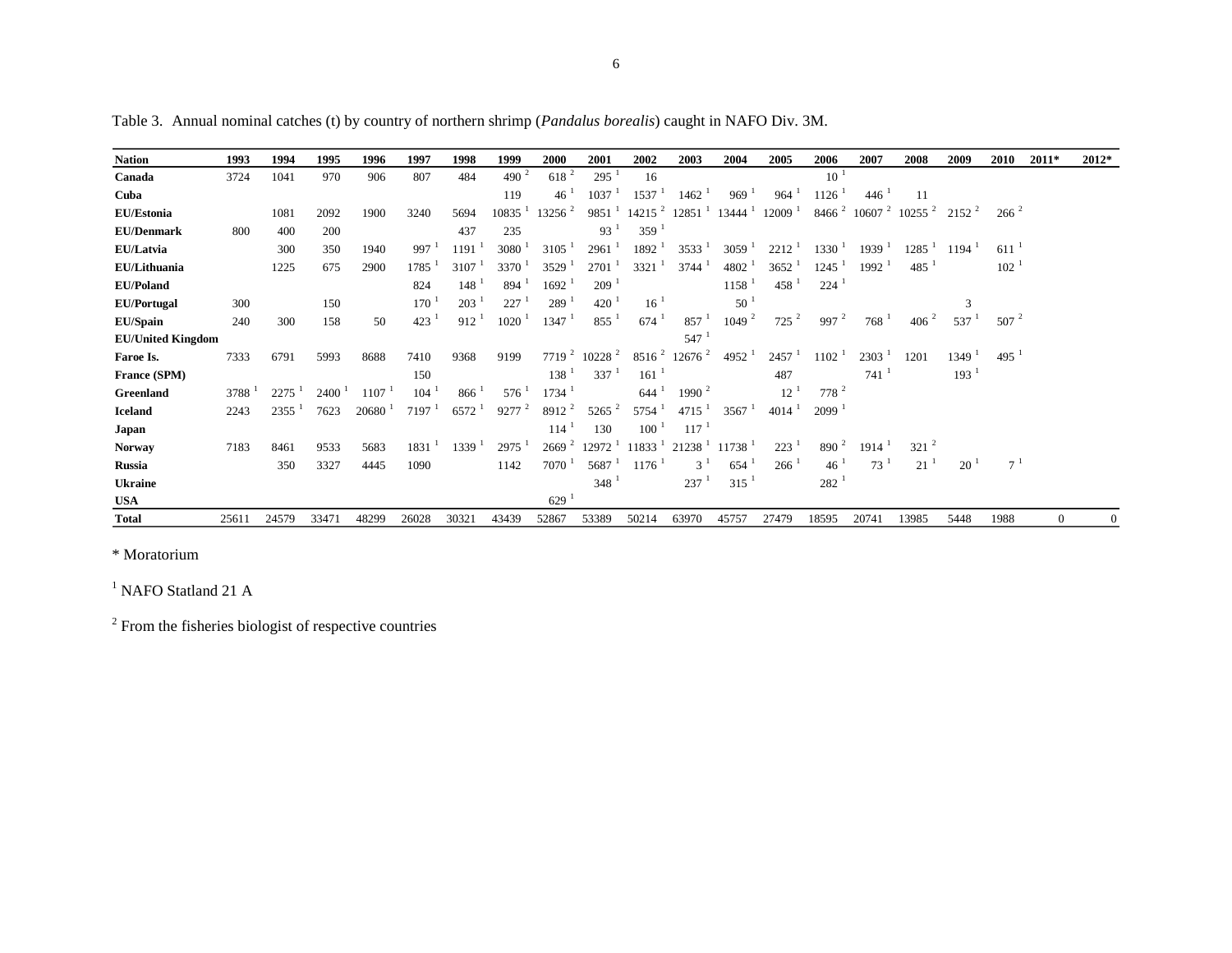|       | Nominal        | <b>UE</b> Survey | Exploitation   |  |  |  |  |
|-------|----------------|------------------|----------------|--|--|--|--|
| Year  | Catches        | Female<br>Index  | Rate           |  |  |  |  |
| 1993  | 25611          | 6923             | 3.7            |  |  |  |  |
| 1994  | 24579          | 2945             | 8.3            |  |  |  |  |
| 1995  | 33471          | 4857             | 6.9            |  |  |  |  |
| 1996  | 48299          | 5132             | 9.4            |  |  |  |  |
| 1997  | 26028          | 4885             | 5.3            |  |  |  |  |
| 1998  | 30321          | 11444            | 2.6            |  |  |  |  |
| 1999  | 43439          | 13669            | 3.2            |  |  |  |  |
| 2000  | 52867          | 10172            | 5.2            |  |  |  |  |
| 2001  | 53389          | 13336            | 4.0            |  |  |  |  |
| 2002  | 50214          | 17091            | 2.9            |  |  |  |  |
| 2003  | 63970          | 11589            | 5.5            |  |  |  |  |
| 2004  | 45757          | 12081            | 3.8            |  |  |  |  |
| 2005  | 27479          | 14381            | 1.9            |  |  |  |  |
| 2006  | 18595          | 11359            | 1.6            |  |  |  |  |
| 2007  | 20741          | 12843            | 1.6            |  |  |  |  |
| 2008  | 12889          | 8630             | 1.5            |  |  |  |  |
| 2009  | 5286           | 1764             | 3.0            |  |  |  |  |
| 2010  | 1766           | 3818             | 0.5            |  |  |  |  |
| 2011* | $\overline{0}$ | 1231             | $\overline{0}$ |  |  |  |  |
| 2012* | 0              | 806              | $\overline{0}$ |  |  |  |  |

Table 4.- Exploitation Rate of Shrimp (Div. 3M) as Nominal Catches (tons) divided by UE Survey Index (tons).

\*moratorium on fishing shrimp in 3M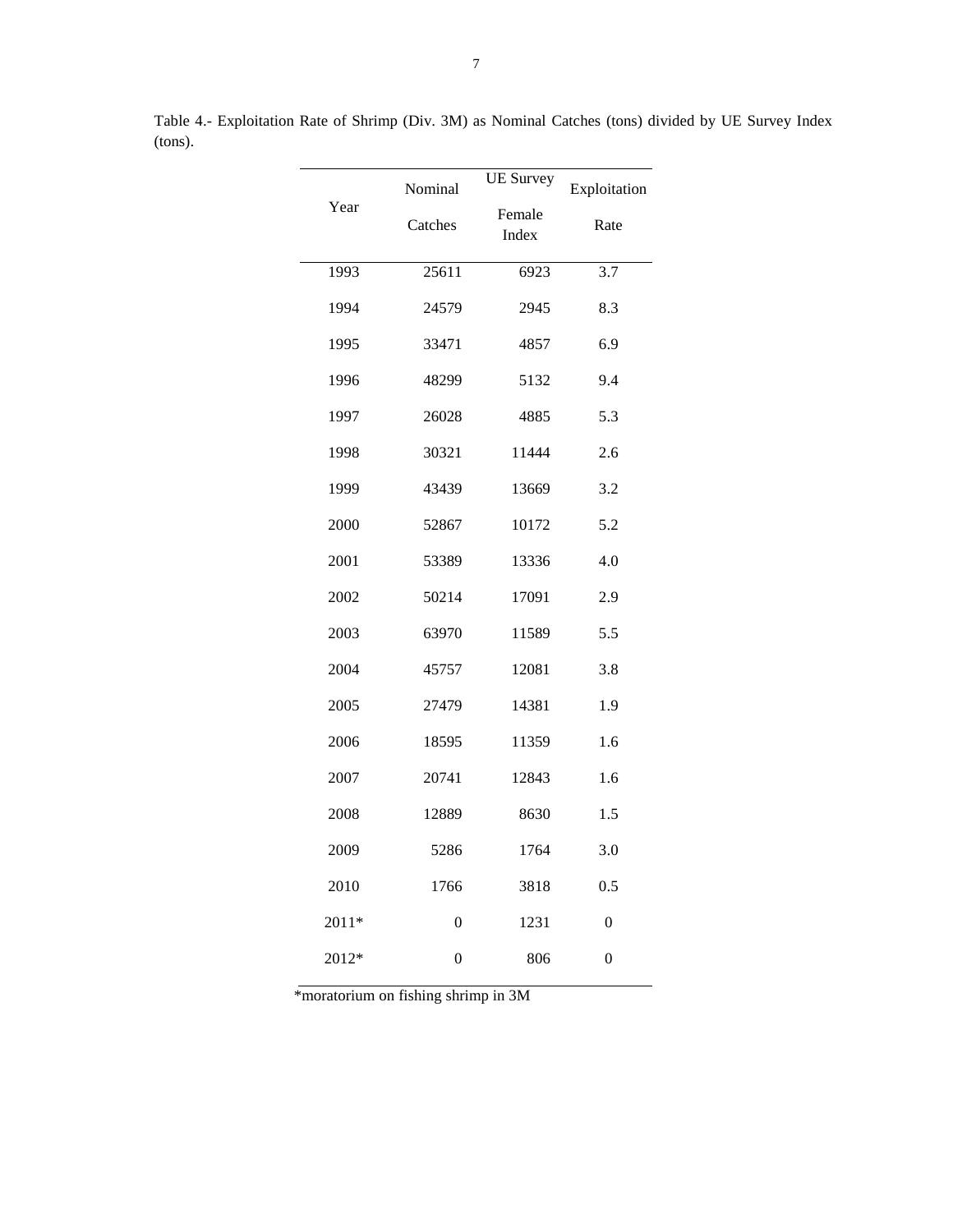

Figure 1. NAFO 3M stratification used in EU research bottom trawl survey showing the sets carried out in 2012.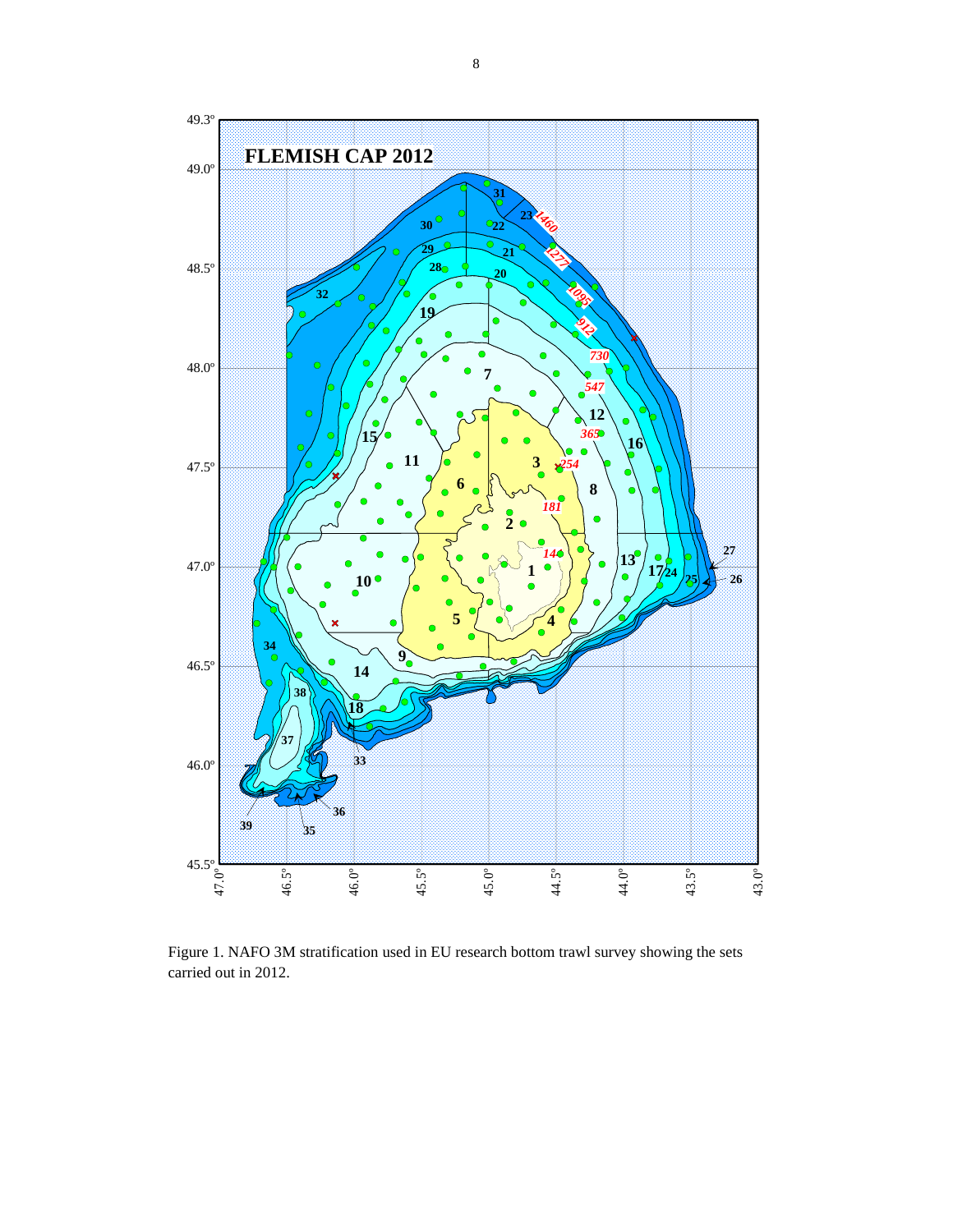

Figure 2. EU survey cod biomass (gross solid line) and total shrimp biomass (dashed line) in the years 1988-2012 on Flemish Cap.



Figure 3. EU survey female shrimp biomass in the years 1988-2012 on Flemish Cap and *Blim* proxy of 3M shrimp stock.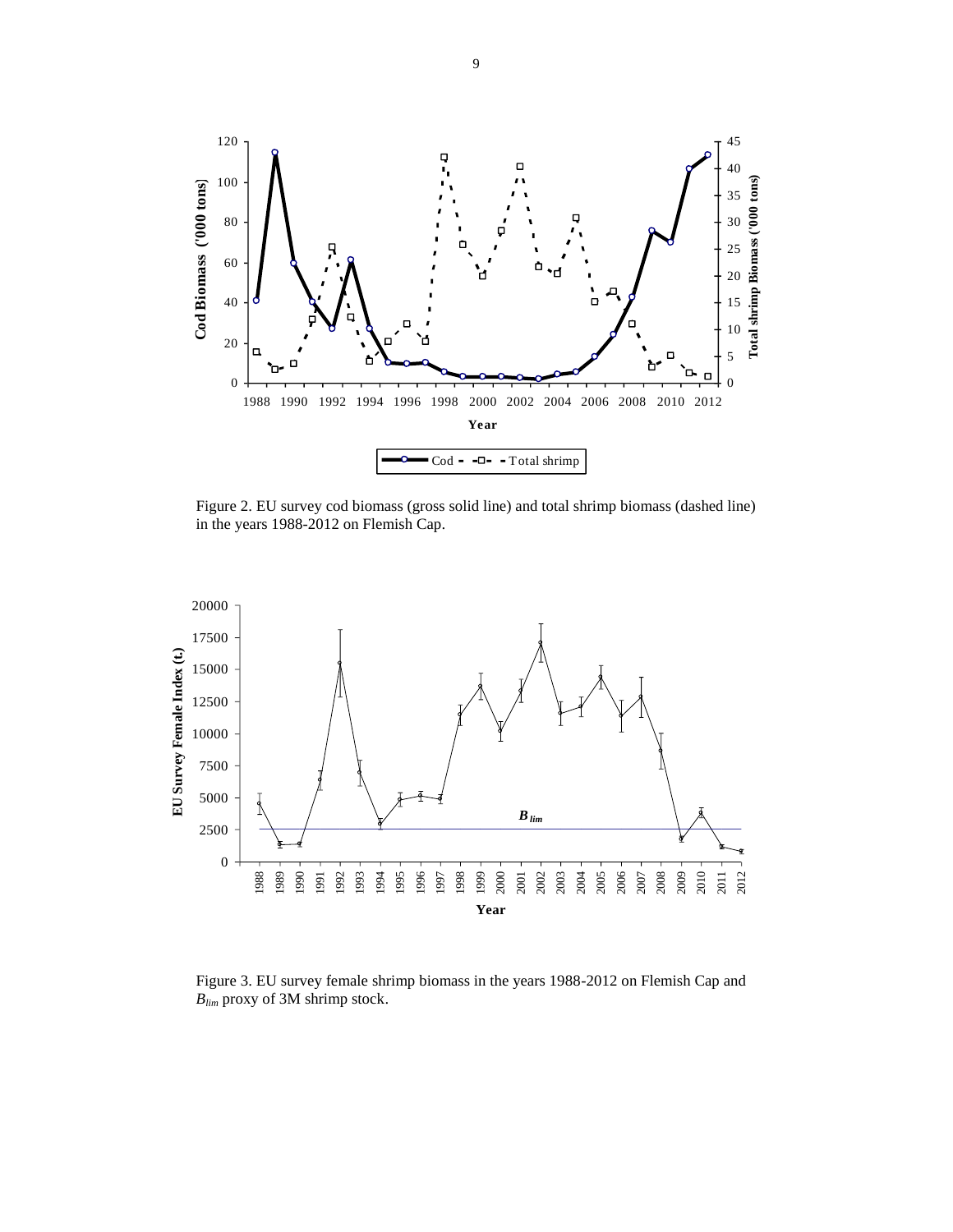

Figure 4. Shrimp size distribution from Flemish Cap 2003-2012 surveys.

Y-Axis=Frequency  $(10^6)$ , X-Axis=Carapace Length (mm).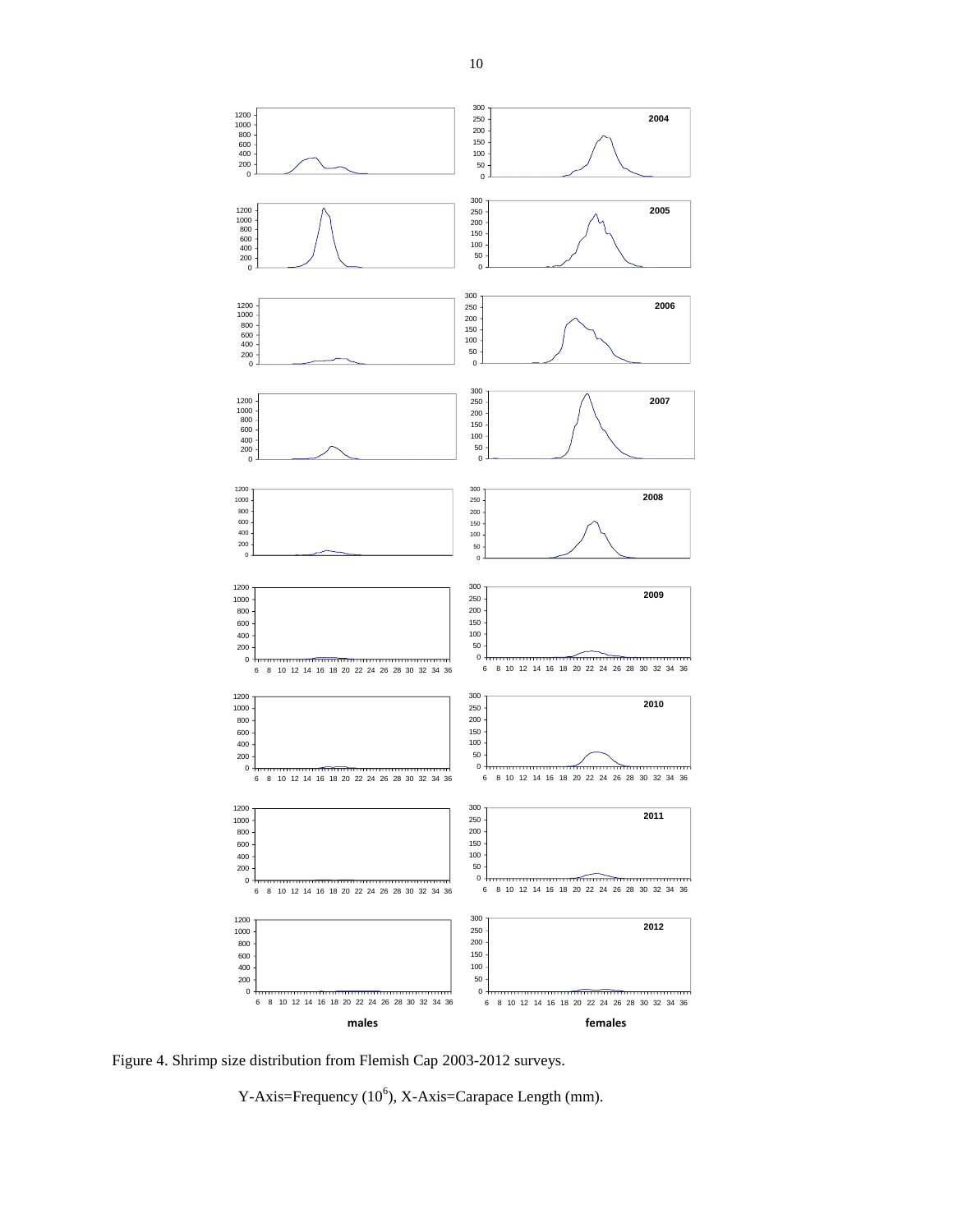

Figure 5. Abundance indexes at age 2 obtained in EU Flemish Cap surveys from Lofoten gear (black line) and Juvenile bag (dotted line).



Figure 6. Trends in NAFO Div. 3M northern shrimp (*Pandalus borealis*) catch (t) and TAC over the period 1993-2012.